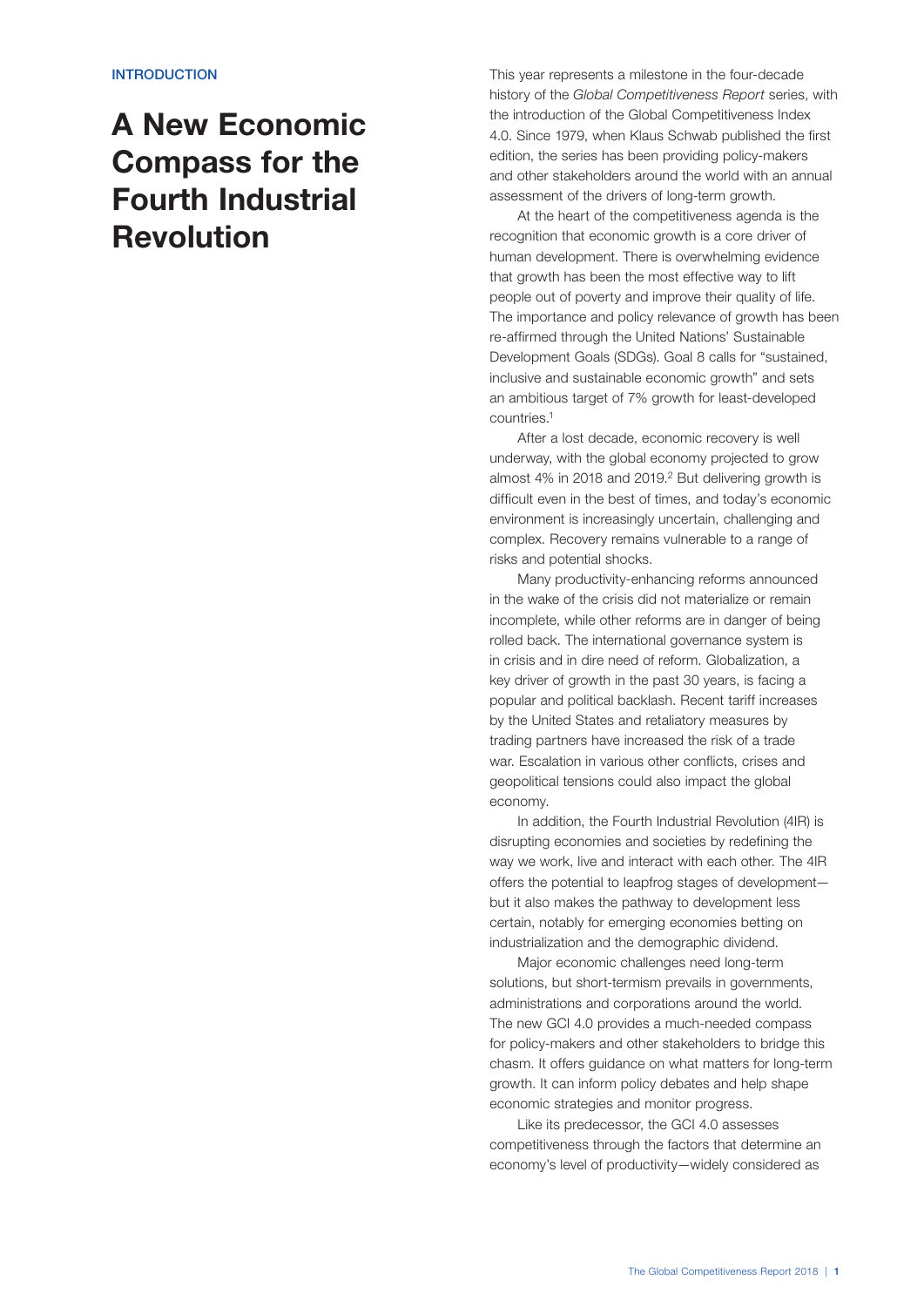## Figure 1: The Global Competitiveness Index 4.0 2018

| <b>Enabling Environment</b> | <b>Markets</b>                           |
|-----------------------------|------------------------------------------|
| Pillar 1                    | Pillar <sub>7</sub>                      |
| 逦                           | D,                                       |
| Institutions                | Product market                           |
| Pillar <sub>2</sub>         | Pillar <sub>8</sub>                      |
| 唇                           | ०<br>१०                                  |
| Infrastructure              | Labour market                            |
| Pillar <sub>3</sub>         | Pillar <sub>9</sub>                      |
| 1대                          | 6                                        |
| ICT adoption                | Financial system                         |
| Pillar 4                    | Pillar 10                                |
| $\frac{6}{2}$               | $\sqrt{2}$                               |
| Macroeconomic stability     | Market size                              |
| Human Capital               | Innovation Ecosystem                     |
| Pillar 5<br>Health          | Pillar 11<br>$\Box$<br>Business dynamism |
| Pillar <sub>6</sub>         | Pillar 12                                |
| <b>Skills</b>               | Innovation capability                    |

the most important determinant of long-term growth and income. The causal link from productivity to growth and income is firmly grounded in theory and has been established empirically, as discussed in detail in Chapter 3. Performance on the GCI 4.0 explains over 80% of the variation in income levels and 70% of the variation in long-term growth across countries and economies. Beyond income, competitiveness is generally associated with better socioeconomic outcomes, including life satisfaction (see Chapter 1, Figure 14).

The GCI 4.0 framework is organized into 12 main drivers of productivity, or 'pillars' (Figure 1). It places a premium on factors that will grow in significance as the 4IR gathers pace: human capital, agility, resilience, and innovation.

Competitiveness is an important starting point because it contributes to higher living standards and generates the resources needed for wider societal goals. There are, inevitably, tensions—social, economic, and environmental—between the various dimensions of economic progress. However, there are no inherent trade-offs among them. We believe that a competitiveness agenda is not just compatible but integral to the pursuit of other developmental goals.

The report is organized as follows: Chapter 1 distils global findings from the inaugural edition of the

GCI 4.0, with four In Depth sections addressing the following questions: "Is there a formula for innovation?"; "Are institutions still important?"; "Are prosperity, people and planet compatible?"; and "Should countries pursue openness?"

Chapter 2 analyses GCI 4.0 performance results by region and for selected economies. Chapter 3 presents the key features of the GCI 4.0 framework and methodology, its theoretical underpinnings, and a description of each pillar. Detailed scorecards for all economies are presented in the Economy Profiles section. Appendix A reports the GCI results at the pillar level, Appendix B describes the Forum's Executive Opinion Survey and Appendix C provides additional information on the GCI 4.0, including its detailed structure. The *Global Competitiveness Report* website at http://gcr.weforum.org/ is the essential companion of this report. It features interactive scorecards and rankings, with additional information on each index component, a download section, shareable infographics and articles.

We hope the report will help policy-makers and other stakeholders around the world shape their economic strategies in the era of the 4IR. The Forum is committed to contributing to these efforts through the Centre for the New Economy and Society, the new home of the *Global Competitiveness Report*.